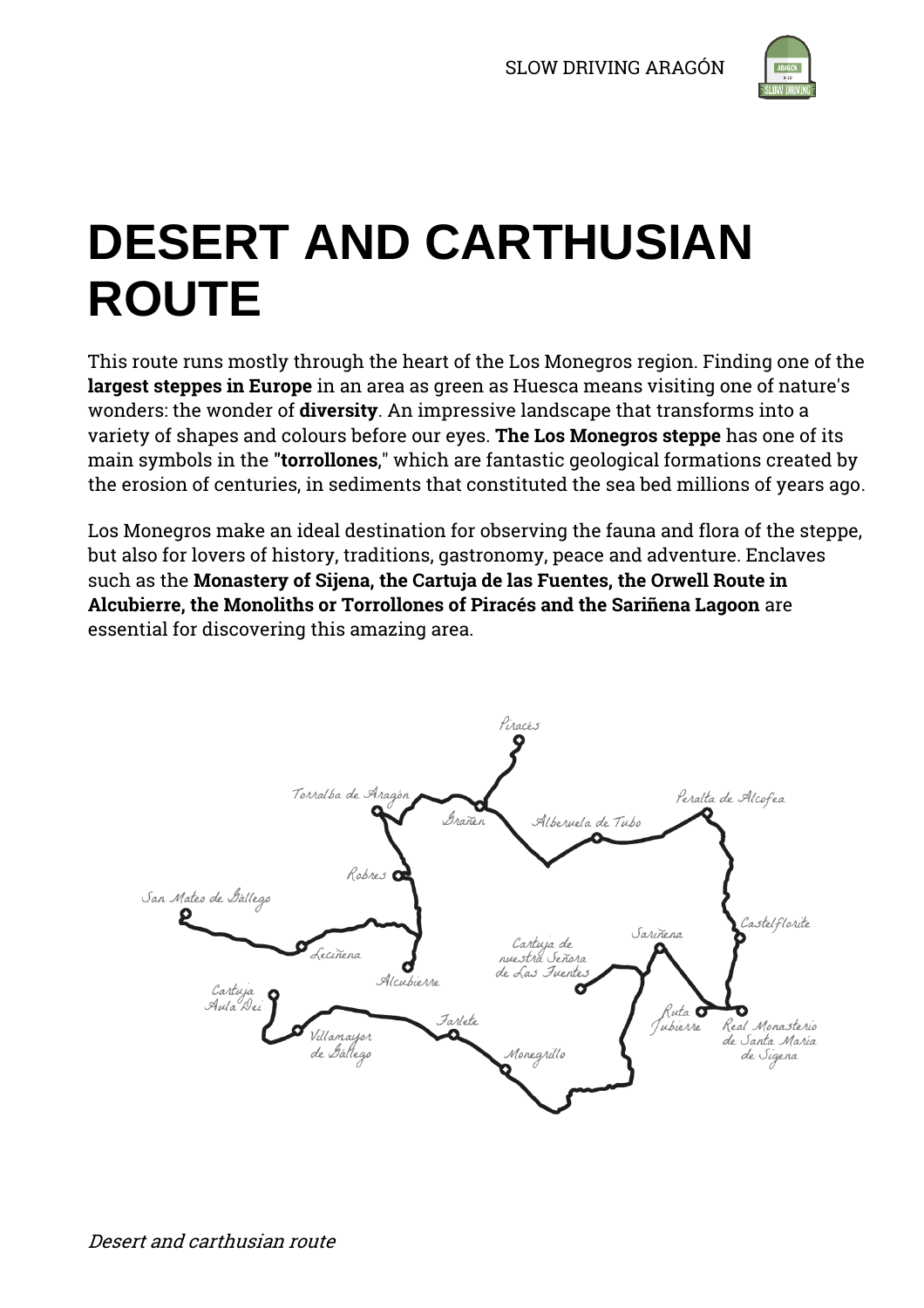

# **IF YOU START IN SAN MATEO DE GÁLLEGO**

# **START**

San Mateo de Gállego is a small village of the municipality Zuera in the province Zaragoza in Spain. It is 22 km away from Zaragoza.

San Mateo de Gállego

The village is located in the immediate vicinity of the Aragonese capital, on the banks of the Gállego River. The most important monument is the church, **its tower** being its most distinctive feature. It is located at one end of the old town, where a deep cut in the riverbed borders the hamlet and serves as a natural lookout over the wide valley. Its style is Mudéjar-Aragonese and, together with the rest of the Aragonese Mudéjar building, constitutes a **UNESCO World Heritage Site.**

The simple decoration, without large windows, makes us think of its past as the fortified tower of the castle, which still today gives its name to the square where the church is located.

The inhabitants of San Mateo de Gállego prefer two walks: one along the Camarera irrigation channel, which decorates the whole city from one end to the other, and the other to the Santa Engracia hermitage, from where you can see the whole city.

Fernando Malo's Workshop-Museum is an interpretation centre of 21st century Mudéjar ceramics, where you can discover the value of the craft of ceramics throughout history.

# **Restaurant, accommodation, petrol station.**

POINT 1

Coming from San Mateo on the A-123, take the A-1106 towards Leciñena. After 16 km we reach this town in Saragossa.

Leciñena

On the Monegros plain, at the foot of the Alcubierre Mountains, we find the city centre, where the **Renaissance church** Nuestra Señora de la Asunción stands out with a salon floor plan and a solid volume. **The sanctuary of Nuestra Señora de Magallón** is located on a hill and has been witness to the coming and going of history for centuries. The traveller will find a restaurant and a hostel in this very same building.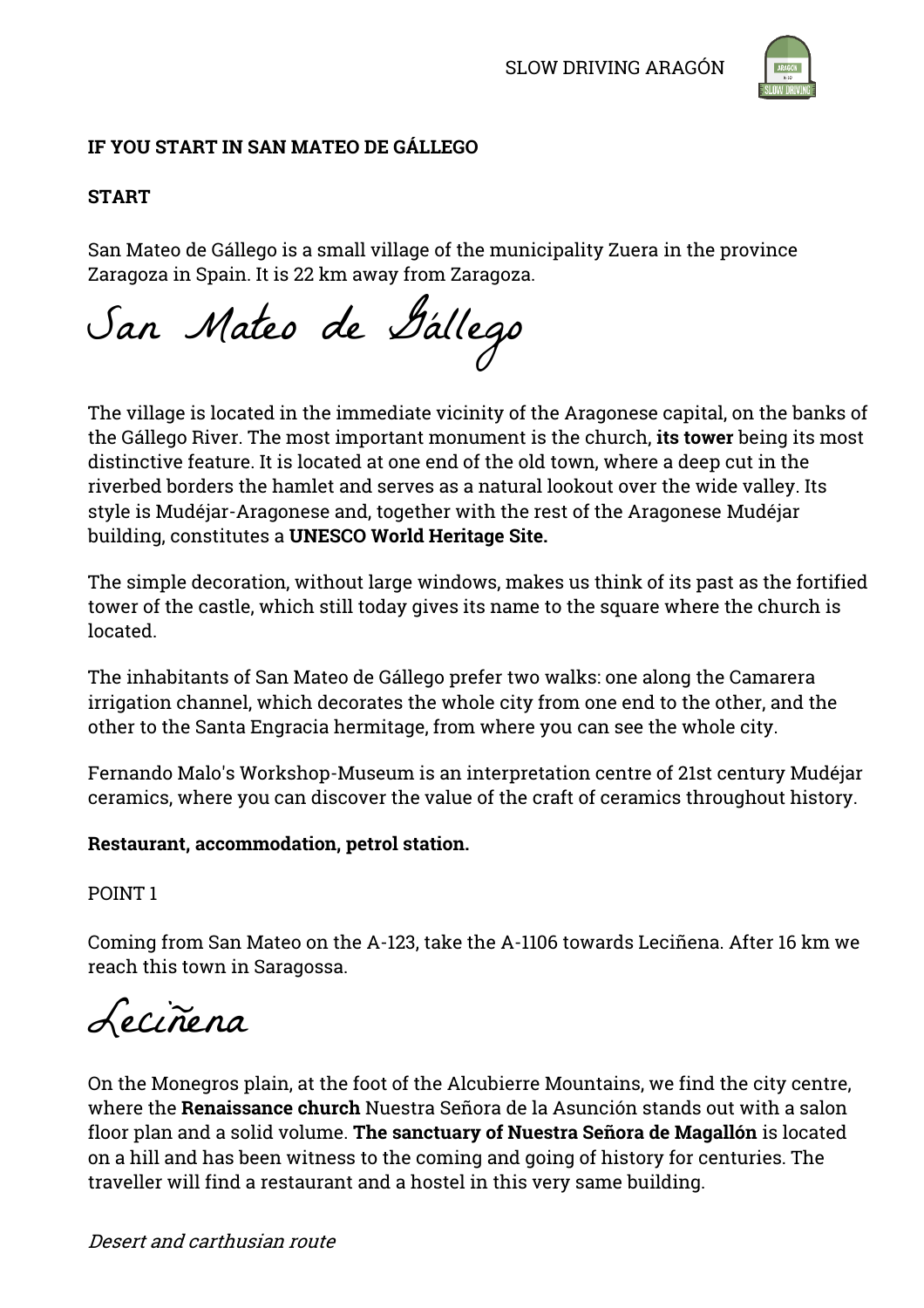

Outside the city centre, at the highest point of the **Alcubierre** mountain range and on the border of the provinces of Huesca and Zaragoza, the military position of the **Tres Huegas** offers a complete restoration of a bivouac or resting place of the national or Franco troops during the Spanish Civil War, as well as beautiful views of its foothills and the remains of the juniper forest that covers the hill, the Los Monegros plain and the Hoya de Huesca.

# **Restaurant, accommodation, petrol station**

POINT 2

Departure from Leciñena via Avenida Zaragoza direction A-129, less than 20 minutes you will reach Alcubierre

Alcubierre-The Orwell Route

Only a few hundred meters further, and on the opposite side of the road, and in another municipality and province, we find the position of Republican troops, which bears the name of the British writer Orwell. The writer, who was a member of the POUM (Partido Obrero de Unificación Marxista - Workers' Party of Marxist Unification), was assigned to this part of the Aragon front in the first days of January 1937 and recorded his experiences in one of his most famous works, "Homenaje a Cataluña" (Homage to Catalonia).

After visiting Alcubierre, the birthplace of the mythical **bandit Cucaracha**, and strolling through the city centre dominated by the Mudéjar tower church of Santa Ana, we reach our next destination.

# **Restaurant, accommodation, petrol station, campsite**

POINT 3

From Alcubierre, take Blasa Street until you reach the A-1211. In only 13 km we arrived at Robres.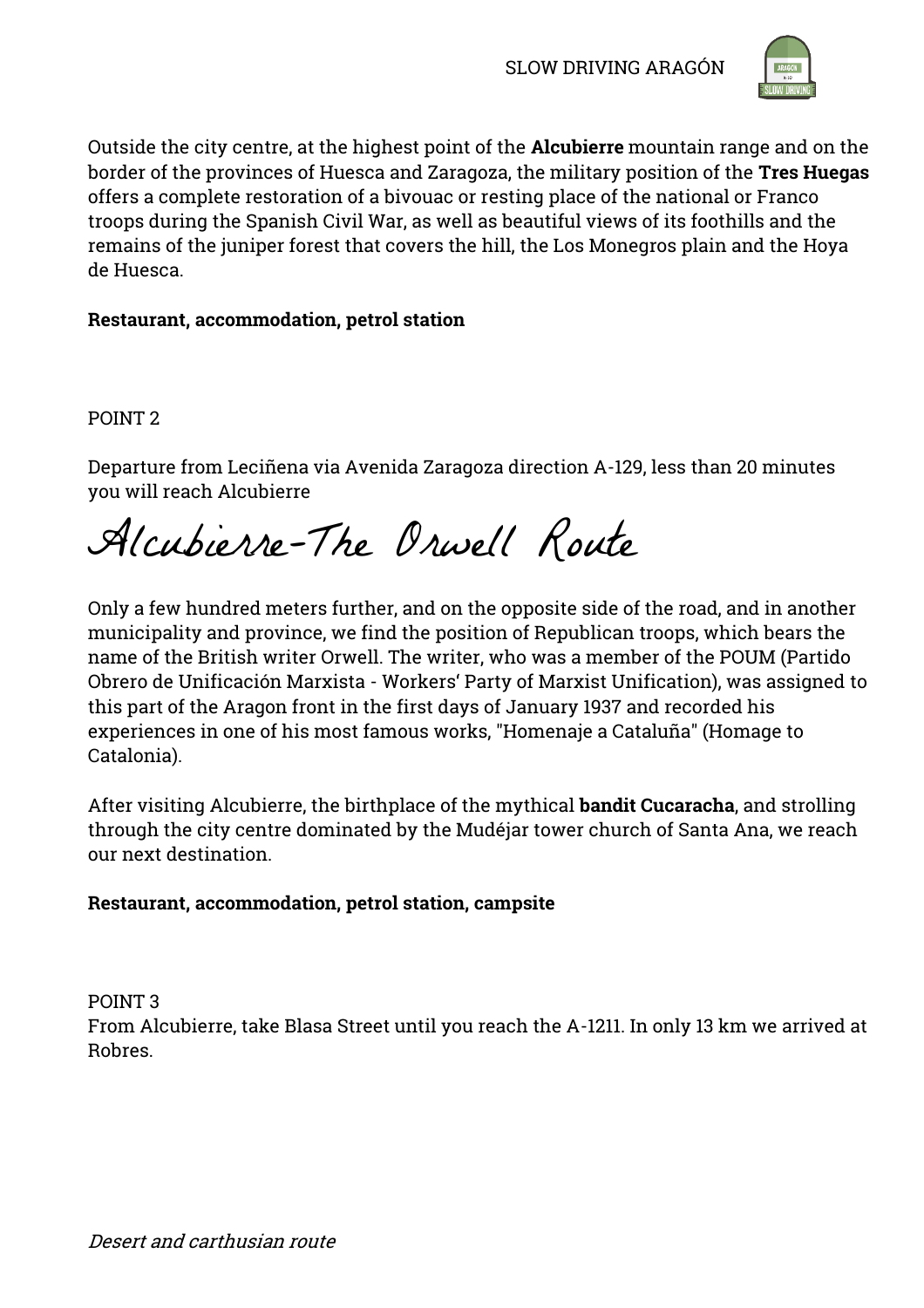

Robres

In the centre of Robres, **the Nuestra Señora de la Asunción** church stands out. This neoclassical Baroque temple was built in the second half of the 18th century on top of an ancient medieval church. It is a large brick building on a stone pedestal. The octagonal capital is covered with green ceramics. Inside there are ornamental remains of leaves and flowers. Their decoration combines stucco and murals. After the destruction of the coffered ceiling during the Civil War, its standout feature is the 18th century canopy, consisting of four marble columns with beautiful bas-reliefs. Nearby is the old "**Granero de las Primicias"**, which houses the present Town Hall. It is a simple and elegant Aragonese mansion, built almost entirely in brick, with a large balcony around the corner.

The Interpretation and Documentation Centre of the Spanish Civil War in Aragon, located in the old school building, rounds off the visit to the former military remains with a visit to much of the Spanish 20th century, for gaining a better understanding of the conflict, its causes and consequences.

## **Restaurant, petrol station**

#### POINT 4

In Robres take the Camino de los Barrancos towards Torralba de Aragón along the A-1211 regional road and after 9.3 km you will reach Torralba de Aragón.

Torralba de Aragón

The village is located on a small hill in the Violada plain. The place presents a small town centre in a beautiful environment where good examples of popular Aragonese architecture are preserved. However, the 16th-century San Pedro parish church is striking, consisting of a single nave divided into three sections with an animal ceron vault. On the outside, a gallery with blind arches and the Mudéjar-like decoration of the bell tower with enamelled details (one of the few of its kind in the province of Huesca) are particularly noteworthy.

Next to the church, a lookout point helps us to identify the peaks of the nearby mountain range. Another interesting point is the Santa Ana Hermitage, built in the 1960s on top of a former 16th century building.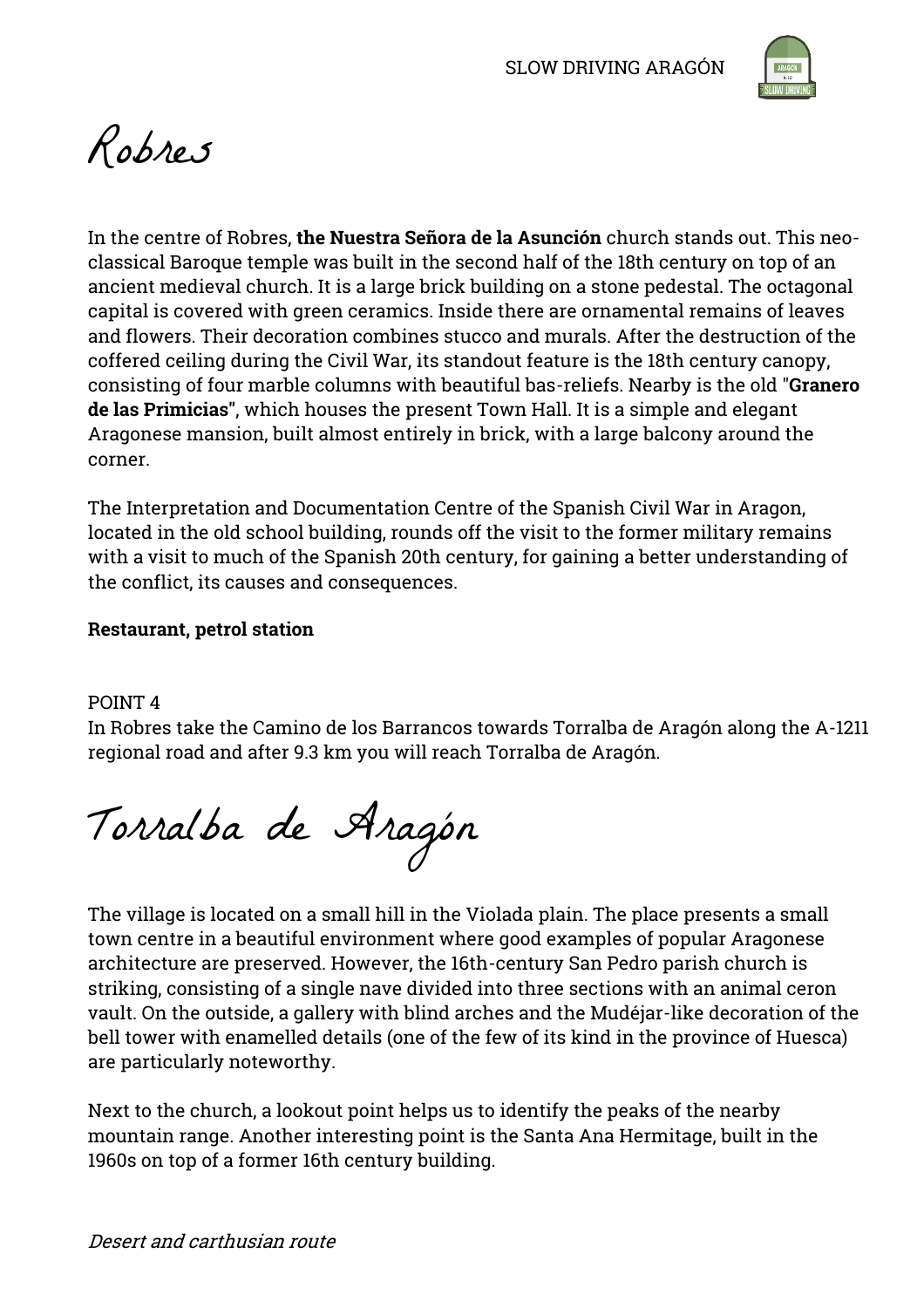

Torralba de Aragón is also an ideal place for hiking or cycling – for example, to the Escarigüela gorge or through the Sierra de Alcubierre mountains.

#### **Restaurant accommodation**

#### **POINT 5**

In Calle Joaquín Orus take the A-1211, turn left twice and at the roundabout take the first exit towards the A-1210.

Grañén

The city centre of Grañén is divided into two quarters: a more modern one, located next to the street, and an old one, located on a slight hill overlooking the parish church. On the same peak stand the remains of a castle from 1105, of which there is a tower next to the church.

The place is closely connected with **astronomy and the goddess** Fortuna. The village houses one of the largest sundials in Europe, which also offers a view of the geological formations of Gabarda. In the streets and facades you can enjoy the urban murals created in recent years by such important artists as Paula Bonet, Eduardo Burton, Boamistura or Isaac Mahow. A perfect excuse to visit the city, which has a **beautiful Gothic altarpiece** in its **Santiago church.** Undoubtedly, the most remarkable feature of the church is its tower, which leans against the top of the church. The tower corresponds to the late Mudéjar typology of the mid-sixteenth century, consists of bricks and has a square ground plan, and the decorative bricks are arranged in bands, zigzag shape, diamonds and crosses with many arms.

# **Restaurant, accommodation, petrol station**

POINT 6

From Calle Joaquín Costa in Grañén take the A-1213 and in only 15 minutes and 10 km we are in Piracés.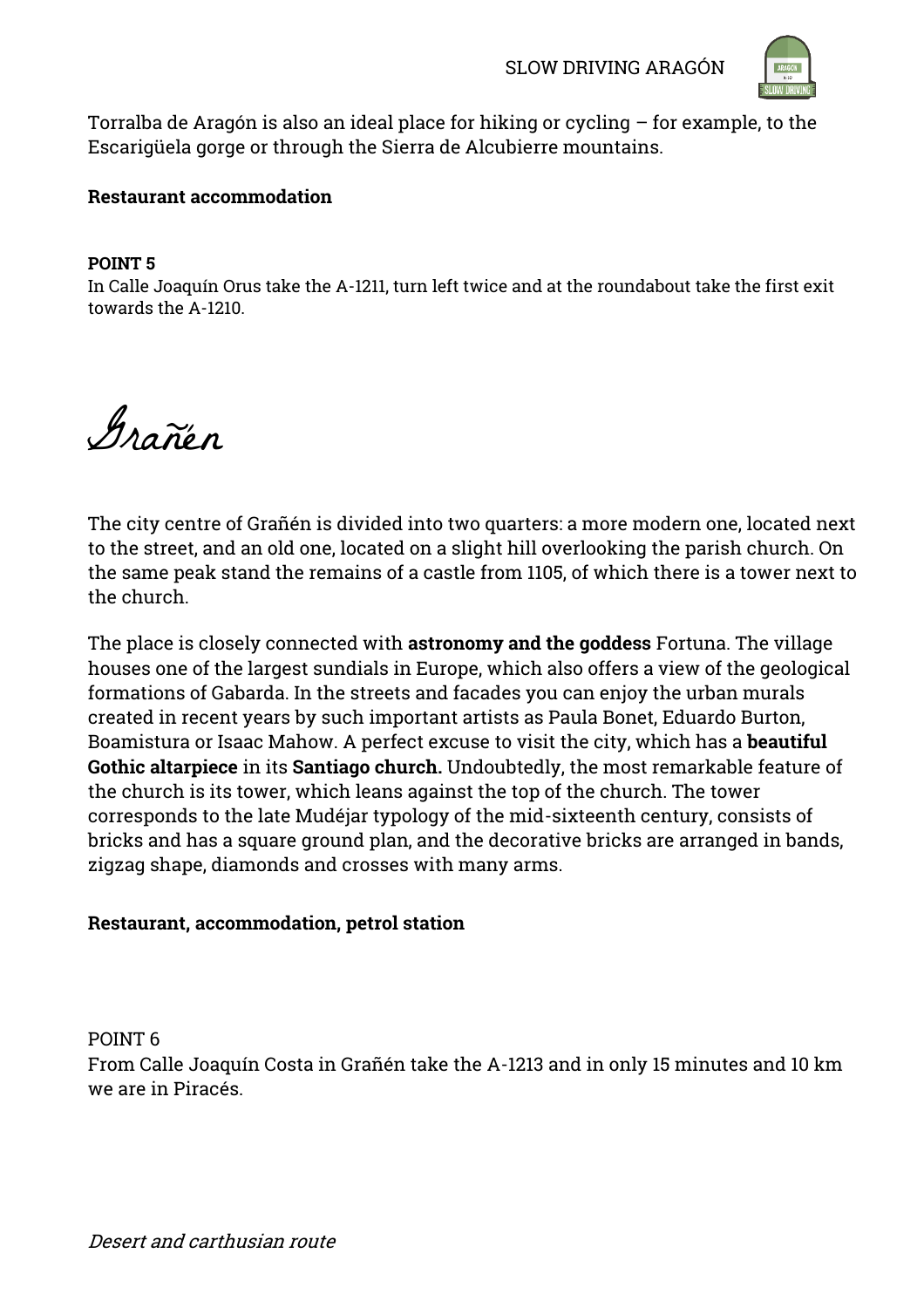

Pinacés

The village is located between the Flumen and Guatizalema Rivers on a slope. Among the religious buildings, the Gothic parish church and the 12th century **Corona hermitage** near the village stand out. Near the hermitage we find "Árboles como arqueología" (Trees as Archaeology), a contemporary sculpture consisting of 8 granite monoliths with a height of over 5 metres and two olive trees.

About 2 km away is the **wellspring** of Muslim origin, excavated in the rock to gain access to a spring located on the ground and covered with a pointed barrel vault one can access via a flight of steps.

Centuries of erosion have created an almost unreal landscape with unique geological sandstone formations that look like giants standing in the middle of the lunar landscape of the steppe**. The monoliths or torrollones** are witnesses of the structural platform, isolated by erosion and, in some cases, standing several dozen metres high. Rocky silhouettes in an impressive landscape, traversed by invisible water and an inaudible wind. Of all these formations, the most spectacular is the **Peña Mediodía**. This geological fantasy formation is a huge sandstone bank measuring 80 metres long and 25 metres high. A staircase carved into the rock leads to the upper platform, where rectangular excavations of the old castle have survived.

POINT 7

From Piracés, take the A-1213 regional road and then the A-1210 and A-1223 in that order.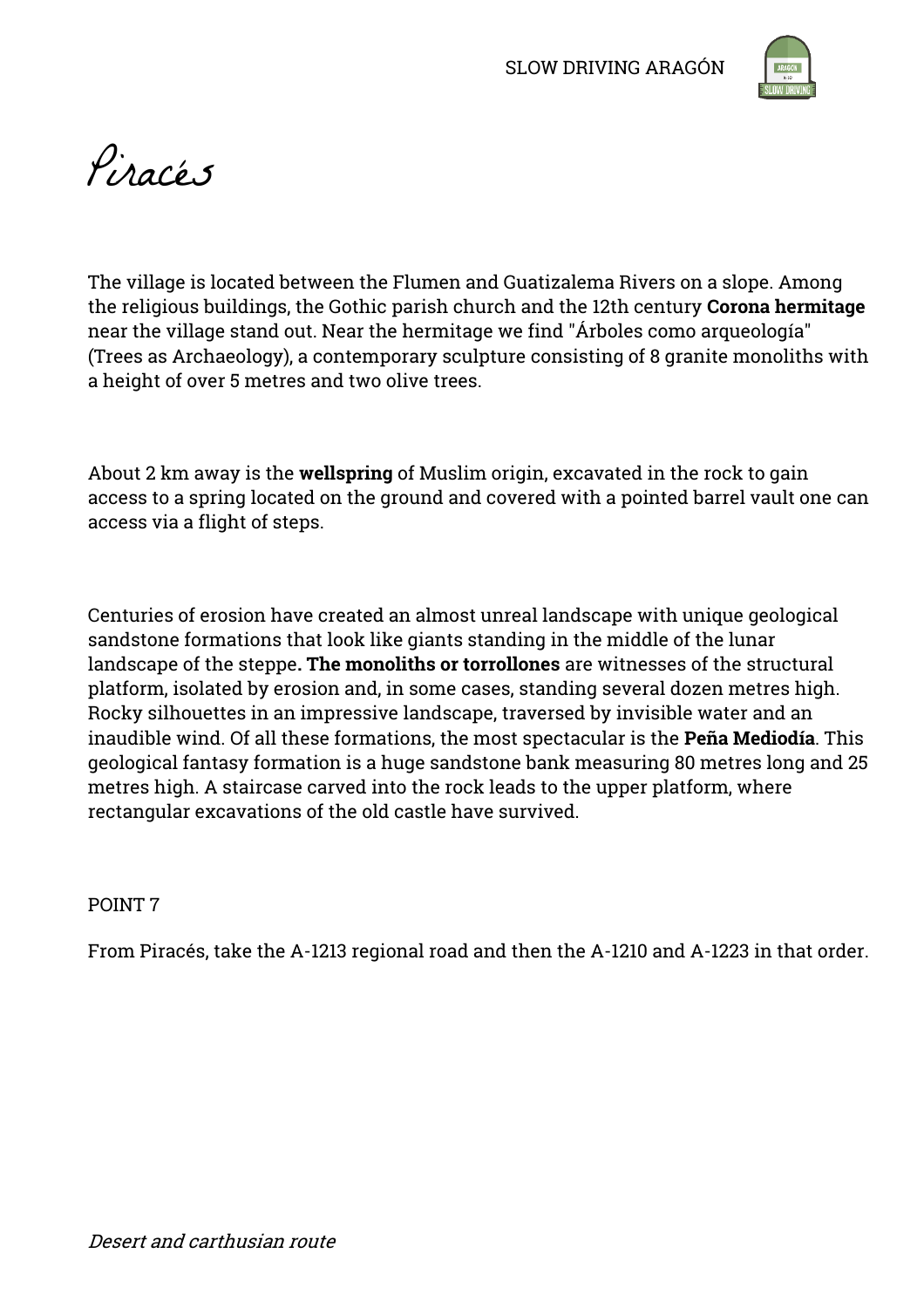

Alberuela de Tubo-Park of the Gabarda

In the midst of nature, between torrollones and hundred-year-old olive groves, surrounded by Muslim and medieval archaeological remains, lies **the La Gabarda adventure park.** A perfect place for enjoyment in the company of family or friends of such activities as archery, hiking, rope slides or Tibetan bridges, in one of the most beautiful corners of the Monegros, which boasts beautiful sunsets.

La Gabarda is the result of a strong erosion of sensitive materials, its most outstanding feature being the "Torrollones", witnesses to the passage of time, whose beauty and scientific interest have earned them a classification as a **Site of Geological Interest of Aragon.**

In the surrounding area, the Muslim site of Las Cías is one of the best examples of the upper limit of the Al-Andalus Muslim Empire on the Spanish peninsula.

#### **Restaurant, accommodation**

#### POINT 8

In Alberuela de Tubo take the road from Alberuela to the Peralta A-1223 and in 15 minutes we reach the Peralta de Alcofea.

Peralta de Alcofea

Peralta de Alcofea is situated on the southern border of the Somontano de Barbastro region, in a hilly area overlooking the Alcanadre river.

Among the Roman traces, the village preserves a dam and the so-called Cías, which were used as granaries. The town also preserves the remains of the Iberian village of Peralta La Vieja, which served as a camp for the Cid Campeador and his troops when he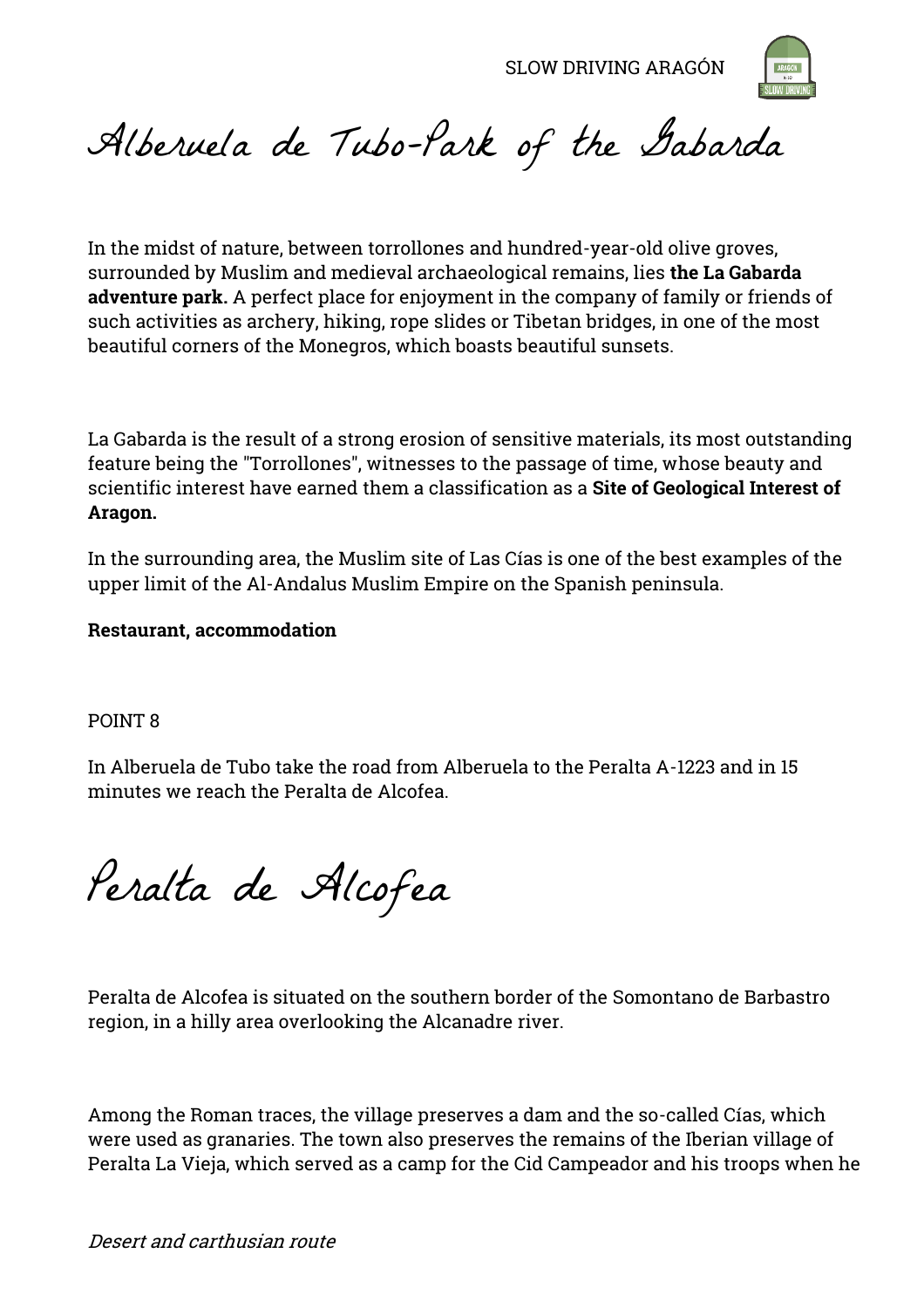

was expelled from Castile. A stroll through the streets shows good examples of traditional Somontano architecture in houses such as Casa Polo or Casa del Abogado, the legacy of ancient noble families.

Of the sacred buildings, the **parish** of Romanesque origin (12th and 13th centuries) is a **Historical-Artistic Monument and a Cultural Asset of Special Interest**. The church is one of the last Romanesque temples in Aragon and was later extended in Gothic style. The protruding façade with six archivolts presents an outstanding group of Romanesque sculptures. The Saso Alto Route is an ornithological route with bird species that are highly appreciated by ornithologists. It is an 11-km-long itinerary that begins in this place. Visitors can also take a beautiful mountain bike route from Peralta de Alcofea to Torres de Alcanadre (Ruta Ribera del Alcanadre).

## **Restaurant**

## POINT 9

From the Peralta de Alcofea in Calle Mayor we head towards Tormillo / A-1217 and after 18,7 km we reach Castelflorite.

Castelflorite

The village is situated between two hills, the Saso Hill, ideal for hiking, and the Cerro del Castillo, at the top of which are the remains of various **archaeological excavations**. A privileged place to enjoy the panoramic view. Continuing along the road, ideal for a motorcycle tour, we pass the foot of Cerro de Cajal. Here, three arches, like a skeleton, remind us of a lost hermitage.

The most important monument is the **San Miguel Arcángel church**, of Romanesque origin, which was completely reformed and extended in the 16th century. Although it was dismantled during the Spanish Civil War, during a restoration in the 90s anthropological remains were discovered from the time when the burials were carried out inside the temple.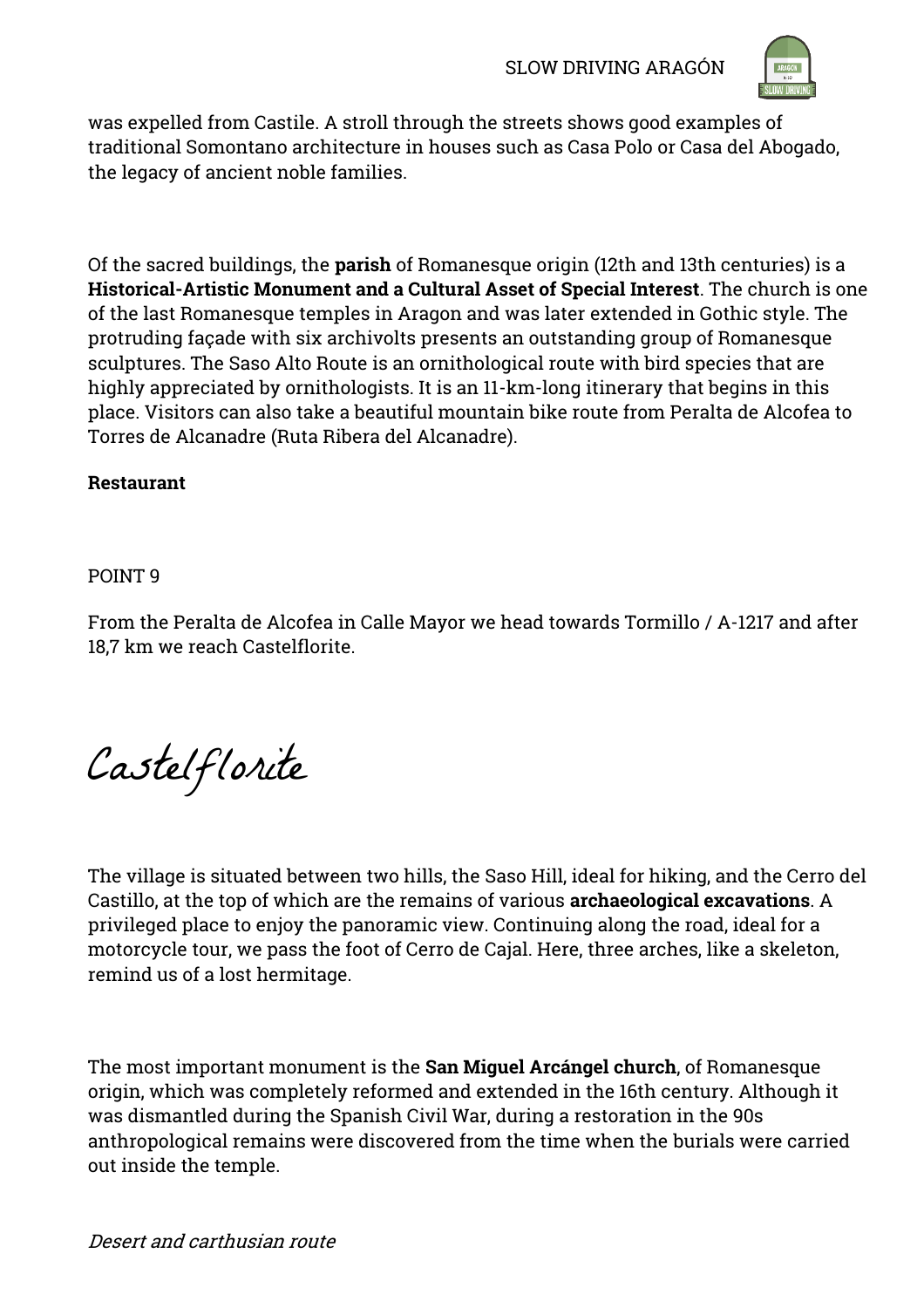

POINT 10

From Castelflorite we take the Travesía Joaquín Costa / A-1217 and follow this road until you turn left on the A-131 towards Monasterio.

Real Monasterio de Santa María de

Sijena - Villanueva de Sijena

The landscape of the Sierra de Villanueva mountain range, irrigated by the waters of the Alcanadre River, is representative of what the Los Monegros area has to offer: ochre, clay and pine groves, whipped by the wind and a constant sun. This historic and important city of Aragon contains in its streets the birth house of **Michael Servetus**, which is dedicated to the study and dissemination of the universal Renaissance doctor, humanist and thinker who was burnt at the stake in Geneva for his defence of freedom of thought.

The birthplace of Michael Servetus is also known for its impressive monastery, declared a **National Monument**. It was a royal foundation, created at the behest of Queen Doña Sancha, wife of the Aragonese monarch Alphonse II around 1188. Located on the banks of the Alcanadre, it housed a large number of queens, princesses and daughters of noble families behind its walls. It served as a depository for part of the royal treasure and as a monastery archive in the 13th and 14th centuries. It was also a royal pantheon and its cloister served as a resting place for kings, queens and royal children of Aragon, with the funeral of Queen Doña Sancha or Peter II in the foreground. Thanks to important donations, it became one of the richest and most beautiful monasteries in Aragon.

Of the old monastery, only the temple and a small part of the cloister remain. The crossing of the temple contains the aforementioned royal resting place and a massive square tower. The entrance door opens with fourteen semicircular archivolts with a deep cover.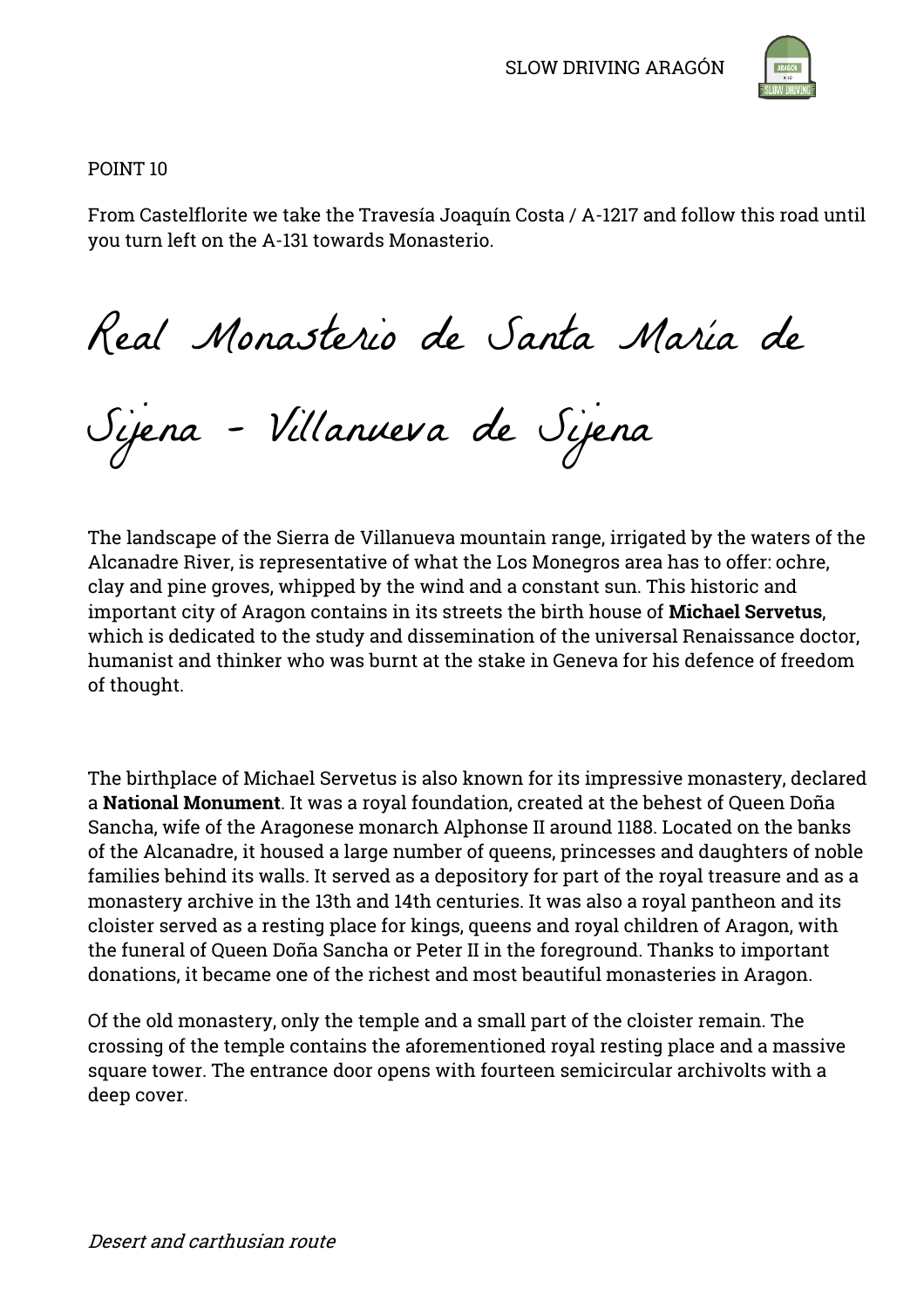

## **Restaurant, accommodation**

POINT 11

From the monastery you drive in the direction of A-131 and after 17.7 km you reach Sariñena.

Sariñena

The capital of Los Monegros is located between the Alcanadre River and the **Laguna,** Aragon's second most important wetland. It is also the core of services and trade, making it the ideal place for a short holiday. In its urban area, the Plaza de El Salvador stands out with the monumental façade of the neoclassical church, the 1920s **casino** and the 19th century **Paraled or Penén mansion**.

Outside the city centre, on the other side of the Alcanadre River, the Romanesque hermitage of Santiago is one of the municipality's most important monuments, along with the transept, the ice fountain and the surrounding botanical park, as well as a good panoramic view of the city.

# **Restaurant, accommodation, petrol station, parking site for motorhomes**

**Do not miss** the Laguna de Sariñena

The Laguna de Sariñena, declared a Nature Reserve and Special Protection Area for Birds, covers an area of 204 hectares. It is one of the ten largest lagoons in Spain. It is a privileged place for nature lovers, a paradise for bird lovers, inhabited by the largest Spanish colony of raw drums, a unique bird that is in danger of extinction. It is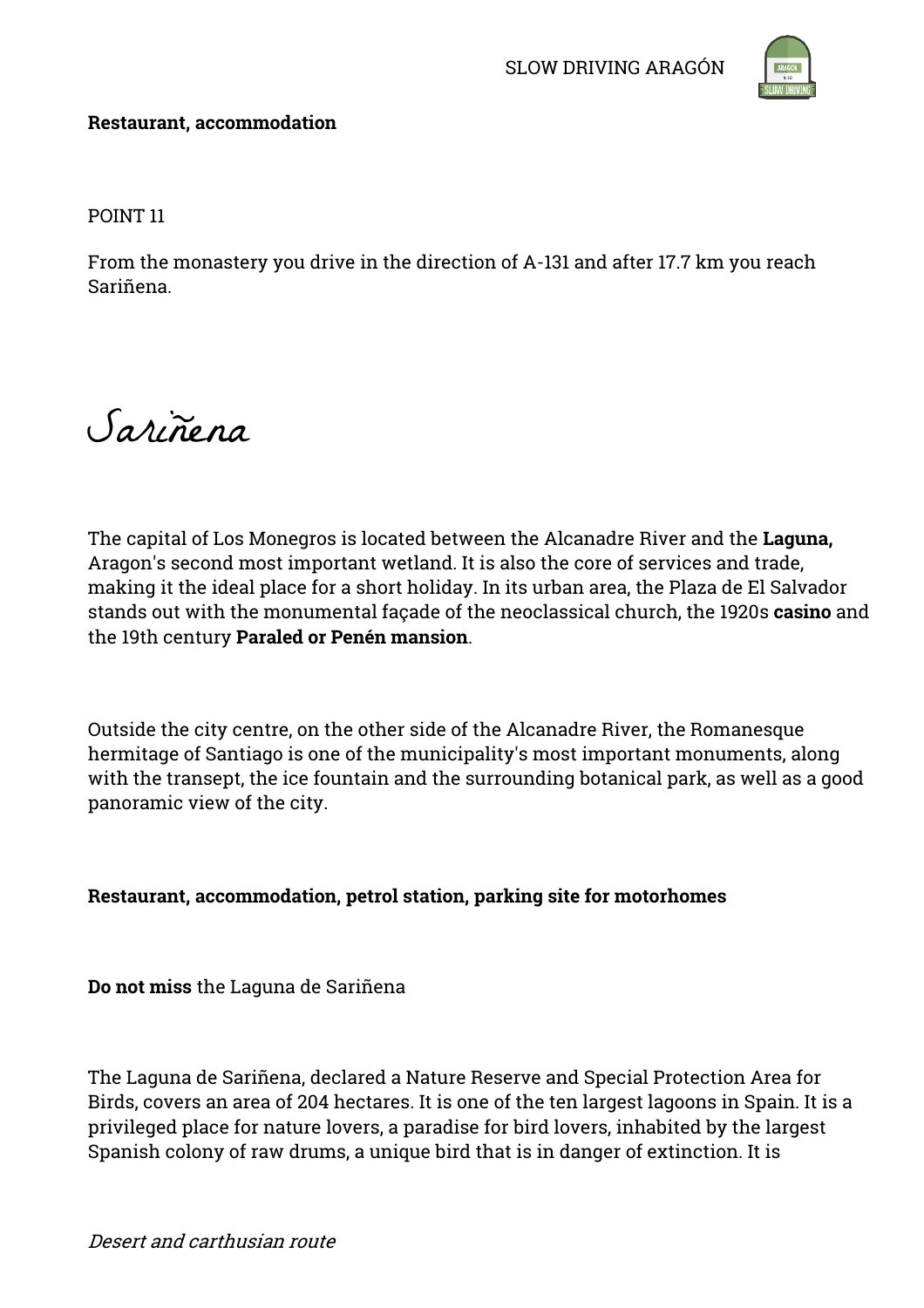

advisable that you start your visit at the Interpretation Centre. From there, using binoculars, you can observe the birds on the water as well as numerous birds in flight.

There are two camouflaged observation points hidden in the middle of the typical vegetation (reeds, bulrushes, tamarisks) and from where you can observe the birds very well.

POINT 12

In Sariñena take the Avenida Monegros / A-230 and in 17 minutes we reach the Cartuja de Nuestra Señora de las Fuentes.

Cartuja de Nuestra Señora de las

Fuentes

The Nuestra Señora de las Fuentes Carthusian monastery was the first Carthusian monastery founded in the Kingdom of Aragon, in the former hermitage of Nuestra Señora de las Fuentes; it was enlarged a decade later and reformed in the 17th century.

The Carthusian monastery is mainly made of brick, although rammed earth was also used. The construction is characterised by its simplicity, lack of ornamentation and purity of external volumes. Stylistically it is connected with the late baroque. The most important building of the complex is the church with a Latin cross ground plan and a single nave. The temple is decorated with more than 2000 m2 of murals by **Friar Manuel Bayeu**, the brother-in-law of Goya and a monk of this parish. An overwhelming work of painting in an enclosure strongly marked by the history of the last centuries. The monastery is in the process of restoration and can be visited at weekends to enjoy the silence of its interior.

# **Parking for caravans**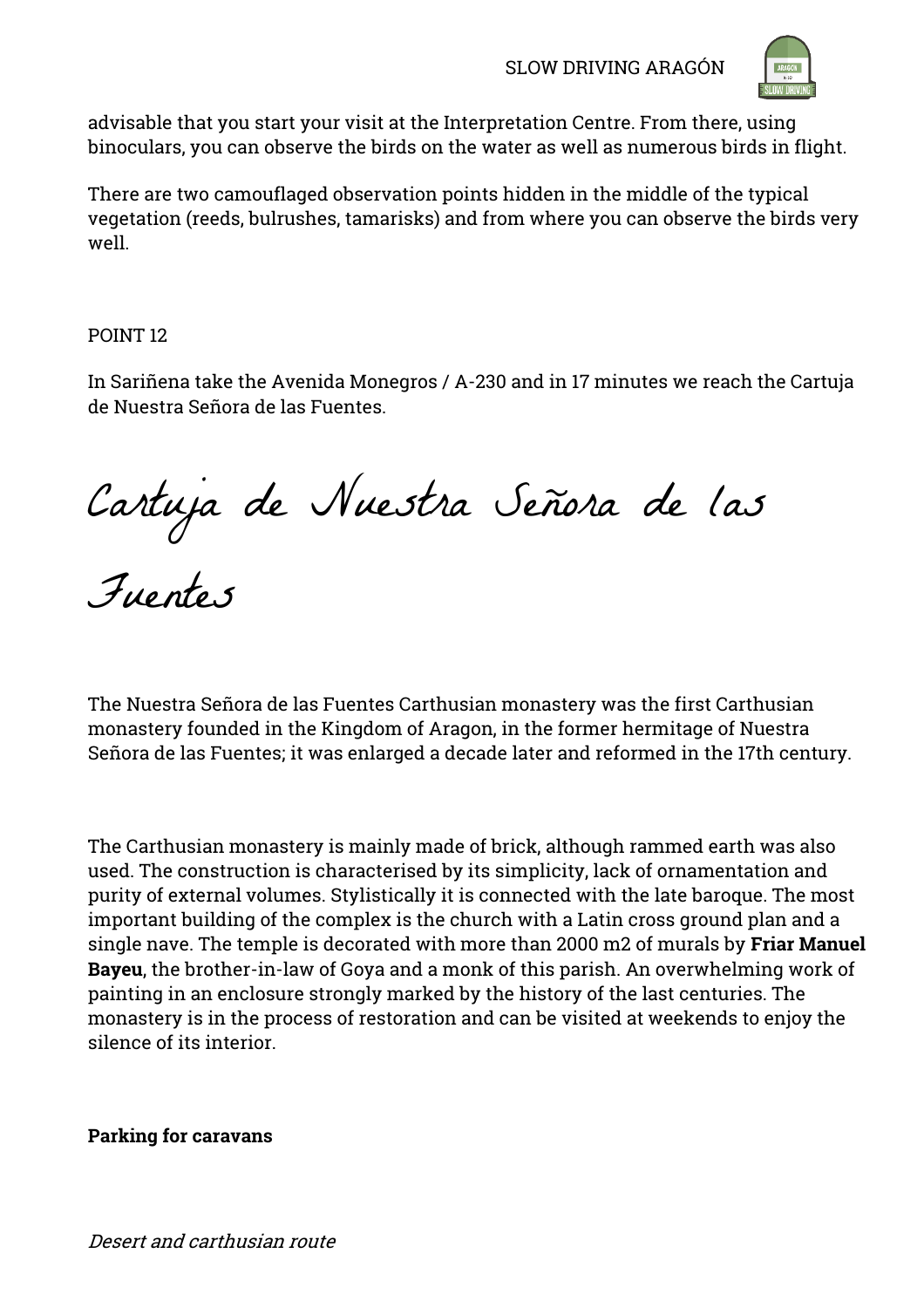

POINT 13

From La Cartuja, take the A-230 and then the A-131 to the Jubierre Route.

The Jubierre Route

Jubierre is one of the most impressive areas of the Los Monegros region. Its breathtaking landscapes are the result of an intense erosion that has produced all kinds of reliefs and unique shapes and has favoured the formation of an important network of gorges.

The Jubierre route follows a central path that can be reached from two points: the A-131 road (Sariñena-Fraga), a signposted 6-kilometre route from Sariñena towards Sena, or the Castejón de Monegros road, which takes a 4-kilometre detour from this town towards Valfarta.

Along this central track, various car parks have been created to facilitate access to the five most emblematic stone monuments of Jubierre: Tozal de la Cobeta, Tozales de los Pedregales, Tozal de Colasico, Tozal Solitario, Mirador Oriental and Peña Altar.

**Don't miss** the viewpoint on Jubierre

From Pallaruelo de Monegros we can reach a privileged high vantage point over Jubierre, an area of **geological interest**, with its mythical plains and torrollones. It is the most beautiful erosive landscape in the Ebro Valley because of its unique sandstone and clay layers that have been whimsically eroded and are therefore a natural consequence of many layers.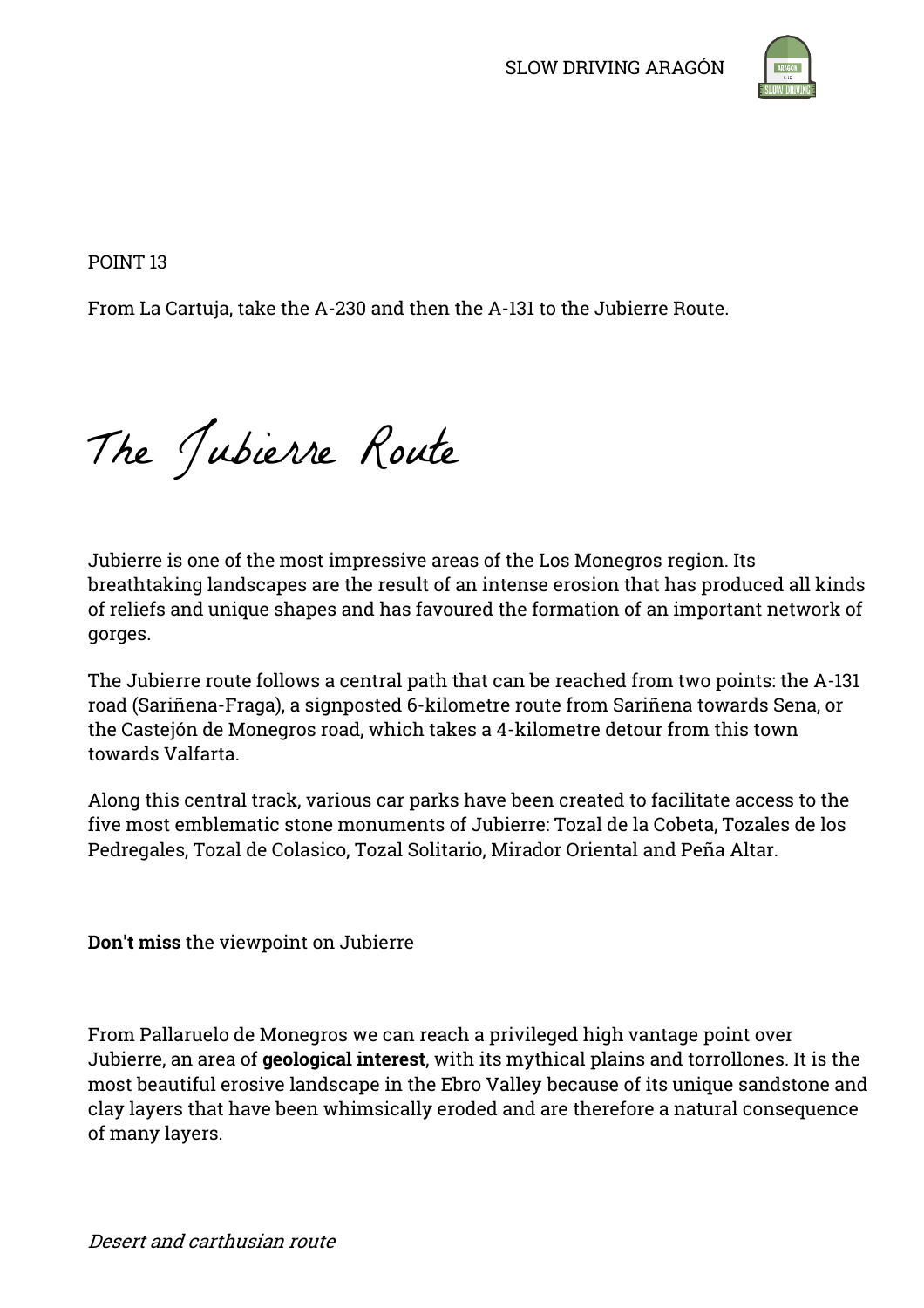

POINT 14

From Jubierre we drive east on the A-131 and then after 1 hour take the A-230, HU-831 and A-1104 to Monegrillo.

Monegrillo

For many years, the "Sea of Earth", as director Bigas Luna called it, has been a location for films, including "Jamón jamón", a film that inspired the **route** of the same name. It stretches from this place and leads to the film's better-known enclaves.

The town centre is also one of the most interesting along the route and shows a typical image of the Monegros. There are buildings such as the **Granero de la Diezma, the baroque church of Nuestra Señora de la Asunción** (17th century) or the Rocañín and Panivino buildings, which are representative of Aragonese civil architecture. The latter houses the Monegros Steppe Interpretation Centre.

POINT 15

From Monegrillo take San Roque Street towards the A-1104 and after only 9 km we reach Farlete.

Farlete

We reach the village via the most mythical and most frequently filmed road in Spain, which plays a leading role in many short films, commercials and video clips with its long straight lines in the middle of the most pristine steppe landscape of Aragon.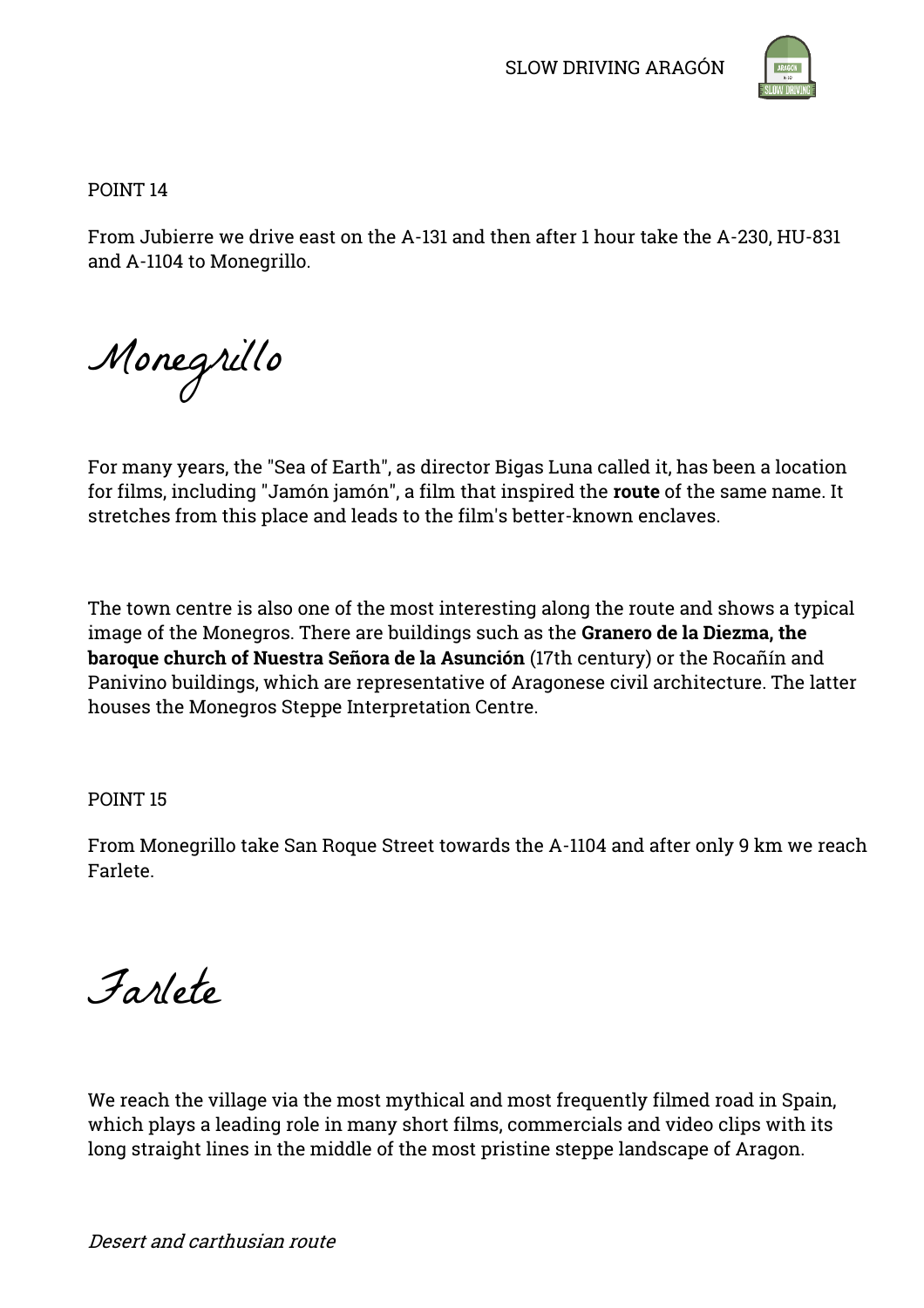

Before entering the town, at the foot of the mountain range, mention should be made of the Sanctuary of the Virgen de la Sabina, a beautiful building with a Baroque façade, in perfect harmony with the landscape and marking the way to the caves and San Caprasio hermitage at the highest point. The San Juan Bautista church stands in the Plaza Mayor of the town. It is a baroque temple rebuilt in the twentieth century and destroyed in the civil war. At the foot of the temple there is a square attached baroque tower.

POINT 16

In Farlete we drive west on the Avenida Zaragoza / A-1104 and in 20 minutes and 24,4 km we reach Villamayor de Gállego.

Villamayor de Gállego

The village is situated in the fertile plain on the left bank of the Gállego, very close to the city of Saragossa.

The La Asunción church is the symbol of the city. The temple corresponds to the Mudéjar typology, a style that was very common in the second half of the fifteenth century and the first half of the sixteenth. The church dates from those years. It consists of a single nave with three sections covered by a simple ribbed vault. In 1587, a magnificent **Mudéjar tower** with an octagonal bell body was added to the choir. In 1973, a radical reform changed the original orientation of the temple, which means that the tower now stands at its feet.

The Nuestra Señora del Pueyo Shrine is made up of a group of buildings consisting of the hermitage, the hostel and the house of the Capuchin nuns.

Since the 16th century there have been several typical Aragonese mansions, among which Casa Catalán stands out. The Town Hall is an interesting three-storey Baroque building from the 18th century.